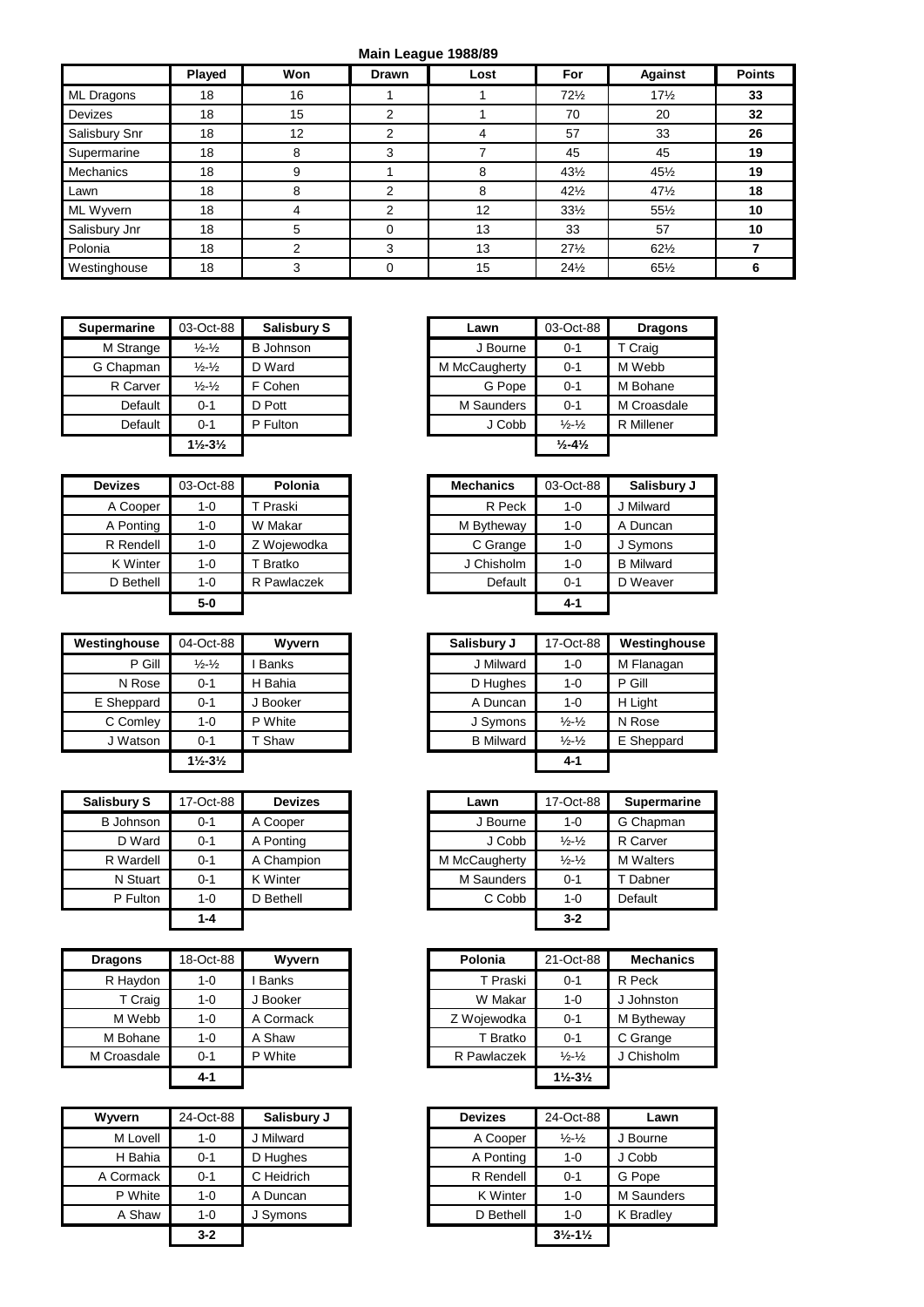| <b>Mechanics</b> | 24-Oct-88                     | <b>Salisbury S</b> | <b>Supermarine</b> | 25-Oct-88                   |
|------------------|-------------------------------|--------------------|--------------------|-----------------------------|
| R Peck           | $0 - 1$                       | <b>B</b> Johnson   | E Lea              | $0 - 1$                     |
| M Bytheway       | $\frac{1}{2}$ - $\frac{1}{2}$ | D Ward             | M Strange          | $0 - 1$                     |
| C Grange         | $0 - 1$                       | F Cohen            | G Chapman          | $0 - 1$                     |
| J Chisholm       | $1 - 0$                       | P Fulton           | R Carver           | $\frac{1}{2} - \frac{1}{2}$ |
| Default          | $0 - 1$                       | D Pott             | <b>M</b> Walters   | $\frac{1}{2} - \frac{1}{2}$ |
|                  | $1\frac{1}{2} - 3\frac{1}{2}$ |                    |                    | $1 - 4$                     |

| Westinghouse | 25-Oct-88                   | Polonia     | <b>Dragons</b> | 07-Nov-88 | Salisbury J |
|--------------|-----------------------------|-------------|----------------|-----------|-------------|
| P Gill       | $\frac{1}{2} - \frac{1}{2}$ | W Makar     | T Craig        | $1 - 0$   | D Hughes    |
| R House      | 1-0                         | R Pawlaczek | R Haydon       | $1 - 0$   | C Heidrich  |
| M Flanagan   | $0 - 1$                     | T Praski    | M Webb         | $0 - 1$   | J Milward   |
| C Comley     | $\frac{1}{2} - \frac{1}{2}$ | Z Woiewodka | R Millener     | $1 - 0$   | A Duncan    |
| D Johnson    | $0 - 1$                     | T Bratko    | M Croasdale    | $0 - 1$   | J Symons    |
|              | 2-3                         |             |                | $3-2$     |             |

| Salisbury S | 07-Nov-88 | Westinghouse | Lawn       | 07-Nov-88                   |         |
|-------------|-----------|--------------|------------|-----------------------------|---------|
| B Johnson   | $1 - 0$   | P Gill       | J Bourne   | $1 - 0$                     | R Peck  |
| F Cohen     | $1 - 0$   | M Flanagan   | G Pope     | $0 - 1$                     | J Johns |
| D Ward      | $1 - 0$   | N Rose       | J Cobb     | $\frac{1}{2} - \frac{1}{2}$ | M Byth  |
| D Pott      | $1 - 0$   | E Sheppard   | M Saunders | $1 - 0$                     | C Gran  |
| P Fulton    | $0 - 1$   | C Comley     | K Bradley  | $\frac{1}{2} - \frac{1}{2}$ | J Chish |
|             | $4 - 1$   |              |            | $3 - 2$                     |         |

| <b>Supermarine</b> | 08-Nov-88 | <b>Devizes</b>  | Polonia     | 11-Nov-88                     | Wyvern       |
|--------------------|-----------|-----------------|-------------|-------------------------------|--------------|
| E Lea              | $0 - 1$   | A Cooper        | W Makar     | $0 - 1$                       | <b>Banks</b> |
| R Carver           | $0 - 1$   | A Ponting       | T Praski    | $0 - 1$                       | M Lovell     |
| <b>M</b> Walters   | $0 - 1$   | <b>K</b> Winter | Z Wojewodka | $1 - 0$                       | J Booker     |
| T Dabner           | $0 - 1$   | D Bethell       | T Bratko    | $1 - 0$                       | A Shaw       |
| Default            | $0 - 1$   | A Champion      | R Pawlaczek | $\frac{1}{2} - \frac{1}{2}$   | P White      |
|                    | $0 - 5$   |                 |             | $2\frac{1}{2} - 2\frac{1}{2}$ |              |

| Wyvern     | 28-Nov-88 | Salisbury S      | <b>Devizes</b> | 28-Nov-88                     | Drac    |
|------------|-----------|------------------|----------------|-------------------------------|---------|
| M Lovell   | $0 - 1$   | <b>B</b> Johnson | A Cooper       | $\frac{1}{2} - \frac{1}{2}$   | R Haydo |
| H Bahia    | $0 - 1$   | F Cohen          | S Zeidler      | $\frac{1}{2} - \frac{1}{2}$   | T Craig |
| R Millener | $0 - 1$   | D Ward           | A Ponting      | $\frac{1}{2} - \frac{1}{2}$   | M Webb  |
| P White    | $1 - 0$   | D Pott           | R Rendell      | $1 - 0$                       | M Bohar |
| G McIntosh | $0 - 1$   | P Fulton         | A Champion     | $1 - 0$                       | M Croas |
|            | $1 - 4$   |                  |                | $3\frac{1}{2} - 1\frac{1}{2}$ |         |

| Salisbury J      | 28-Nov-88                     | Polonia             | Westinghouse | 29-Nov-88                   |
|------------------|-------------------------------|---------------------|--------------|-----------------------------|
| D Hughes         | $0 - 1$                       | W Makar             | P Gill       | $\frac{1}{2} - \frac{1}{2}$ |
| J Milward        | $1 - 0$                       | Z Woiewodka         | R House      | 1-0                         |
| C Heidrich       | $\frac{1}{2}$ - $\frac{1}{2}$ | <sup>'</sup> Praski | M Flanagan   | $\frac{1}{2} - \frac{1}{2}$ |
| J Symons         | $\frac{1}{2}$ - $\frac{1}{2}$ | Bratko              | N Rose       | $0 - 1$                     |
| <b>B</b> Milward | $1 - 0$                       | R Pawlaczek         | C Comley     | $1 - 0$                     |
|                  | $3 - 2$                       |                     |              | $3 - 2$                     |

| 01-Dec-88<br><b>Salisbury S</b><br><b>Mechanics</b><br>12-Dec-88<br><b>Supermarine</b><br>R Peck<br><b>B</b> Johnson<br>E Lea<br>$1 - 0$<br>$1 - 0$<br>D Ward<br>$\frac{1}{2} - \frac{1}{2}$<br>J Johnston<br>M Strange<br>$0 - 1$<br>F Cohen<br>$\frac{1}{2} - \frac{1}{2}$<br>R Carver<br>M Bytheway<br>$1 - 0$<br>N Stuart<br>Default<br><b>M</b> Walters<br>$1 - 0$<br>$0 - 1$<br>D Pott<br>Default<br>Dabner<br>$1 - 0$<br>$0 - 1$<br>$4\frac{1}{2}$ - $\frac{1}{2}$<br>$1\frac{1}{2} - 3\frac{1}{2}$ |  |  |  |
|------------------------------------------------------------------------------------------------------------------------------------------------------------------------------------------------------------------------------------------------------------------------------------------------------------------------------------------------------------------------------------------------------------------------------------------------------------------------------------------------------------|--|--|--|
|                                                                                                                                                                                                                                                                                                                                                                                                                                                                                                            |  |  |  |
|                                                                                                                                                                                                                                                                                                                                                                                                                                                                                                            |  |  |  |
|                                                                                                                                                                                                                                                                                                                                                                                                                                                                                                            |  |  |  |
|                                                                                                                                                                                                                                                                                                                                                                                                                                                                                                            |  |  |  |
|                                                                                                                                                                                                                                                                                                                                                                                                                                                                                                            |  |  |  |
|                                                                                                                                                                                                                                                                                                                                                                                                                                                                                                            |  |  |  |
|                                                                                                                                                                                                                                                                                                                                                                                                                                                                                                            |  |  |  |

| anics   | 24-Oct-88                     | <b>Salisbury S</b> | <b>Supermarine</b> | 25-Oct-88                   | <b>Dragons</b> |
|---------|-------------------------------|--------------------|--------------------|-----------------------------|----------------|
| R Peck  | $0 - 1$                       | <b>B</b> Johnson   | E Lea              | $0 - 1$                     | T Headlong     |
| theway  | $\frac{1}{2} - \frac{1}{2}$   | D Ward             | M Strange          | $0 - 1$                     | R Haydon       |
| Grange  | $0 - 1$                       | F Cohen            | G Chapman          | $0 - 1$                     | T Craig        |
| nisholm | $1 - 0$                       | P Fulton           | R Carver           | $\frac{1}{2} - \frac{1}{2}$ | M Webb         |
| Default | $0 - 1$                       | D Pott             | <b>M</b> Walters   | $\frac{1}{2} - \frac{1}{2}$ | M Bohane       |
|         | $1\frac{1}{2} - 3\frac{1}{2}$ |                    |                    | $1 - 4$                     |                |

| inghouse | 25-Oct-88                     | Polonia     | <b>Dragons</b> | 07-Nov-88 | Salisbury J |
|----------|-------------------------------|-------------|----------------|-----------|-------------|
| P Gill   | $\frac{1}{2}$ - $\frac{1}{2}$ | W Makar     | T Craig        | $1 - 0$   | D Hughes    |
| R House  | $1 - 0$                       | R Pawlaczek | R Haydon       | $1 - 0$   | C Heidrich  |
| Flanagan | $0 - 1$                       | T Praski    | M Webb         | $0 - 1$   | J Milward   |
| C Comley | $\frac{1}{2}$ - $\frac{1}{2}$ | Z Wojewodka | R Millener     | $1 - 0$   | A Duncan    |
| Johnson  | $0 - 1$                       | Bratko      | M Croasdale    | $0 - 1$   | J Symons    |
|          | $2 - 3$                       |             |                | $3 - 2$   |             |

| Salisbury S      | 07-Nov-88 | Westinghouse | Lawn       | 07-Nov-88                     | <b>Mechanics</b> |
|------------------|-----------|--------------|------------|-------------------------------|------------------|
| <b>B</b> Johnson | 1-0       | P Gill       | J Bourne   | 1-0                           | R Peck           |
| F Cohen          | $1 - 0$   | M Flanagan   | G Pope     | $0 - 1$                       | Johnston         |
| D Ward           | $1 - 0$   | N Rose       | J Cobb     | $\frac{1}{2} - \frac{1}{2}$   | M Bytheway       |
| D Pott           | $1 - 0$   | E Sheppard   | M Saunders | $1 - 0$                       | C Grange         |
| P Fulton         | $0 - 1$   | C Comlev     | K Bradley  | $\frac{1}{2}$ - $\frac{1}{2}$ | J Chisholm       |
|                  | $4 - 1$   |              |            | $3 - 2$                       |                  |

| <b>narine</b>  | 08-Nov-88 | <b>Devizes</b>  | Polonia     | 11-Nov-88                     | Wyvern       |
|----------------|-----------|-----------------|-------------|-------------------------------|--------------|
| E Lea          | $0 - 1$   | A Cooper        | W Makar     | $0 - 1$                       | <b>Banks</b> |
| Carver         | $0 - 1$   | A Ponting       | T Praski    | $0 - 1$                       | M Lovell     |
| <b>Nalters</b> | $0 - 1$   | <b>K</b> Winter | Z Wojewodka | $1 - 0$                       | J Booker     |
| Dabner         | $0 - 1$   | D Bethell       | T Bratko    | $1 - 0$                       | A Shaw       |
| Default        | $0 - 1$   | A Champion      | R Pawlaczek | $\frac{1}{2} - \frac{1}{2}$   | P White      |
|                | $0-5$     |                 |             | $2\frac{1}{2} - 2\frac{1}{2}$ |              |
|                |           |                 |             |                               |              |

| Wvvern     | 28-Nov-88 | <b>Salisbury S</b> | <b>Devizes</b> | 28-Nov-88                     | <b>Dragons</b> |
|------------|-----------|--------------------|----------------|-------------------------------|----------------|
| M Lovell   | $0 - 1$   | <b>B</b> Johnson   | A Cooper       | $\frac{1}{2} - \frac{1}{2}$   | R Haydon       |
| H Bahia    | $0 - 1$   | F Cohen            | S Zeidler      | $\frac{1}{2} - \frac{1}{2}$   | T Craig        |
| R Millener | $0 - 1$   | D Ward             | A Ponting      | $\frac{1}{2} - \frac{1}{2}$   | M Webb         |
| P White    | $1 - 0$   | D Pott             | R Rendell      | $1 - 0$                       | M Bohane       |
| G McIntosh | $0 - 1$   | P Fulton           | A Champion     | $1 - 0$                       | M Croasdale    |
|            | $1 - 4$   |                    |                | $3\frac{1}{2} - 1\frac{1}{2}$ |                |

| 28-Nov-88                   | Polonia     |
|-----------------------------|-------------|
| $0 - 1$                     | W Makar     |
| $1 - 0$                     | Z Wojewodka |
| $\frac{1}{2} - \frac{1}{2}$ | T Praski    |
| $\frac{1}{2} - \frac{1}{2}$ | Bratko      |
| $1 - 0$                     | R Pawlaczek |
| $3 - 2$                     |             |
|                             |             |

| Mechanics  | 01-Dec-88                     | <b>Supermarine</b> | <b>Salisbury S</b> | 12-Dec-88                      | Salisbury J |
|------------|-------------------------------|--------------------|--------------------|--------------------------------|-------------|
| R Peck     | $1 - 0$                       | E Lea              | <b>B</b> Johnson   | 1-0                            | D Hughes    |
| J Johnston | $0 - 1$                       | M Strange          | D Ward             | $\frac{1}{2}$ $\frac{1}{2}$    | C Heidrich  |
| M Bytheway | $\frac{1}{2} - \frac{1}{2}$   | R Carver           | F Cohen            | $1 - 0$                        | A Duncan    |
| Default    | $0 - 1$                       | <b>M</b> Walters   | N Stuart           | $1 - 0$                        | J Symons    |
| Default    | $0 - 1$                       | Dabner             | D Pott             | $1 - 0$                        | D Weaver    |
|            | $1\frac{1}{2} - 3\frac{1}{2}$ |                    |                    | $4\frac{1}{2}$ - $\frac{1}{2}$ |             |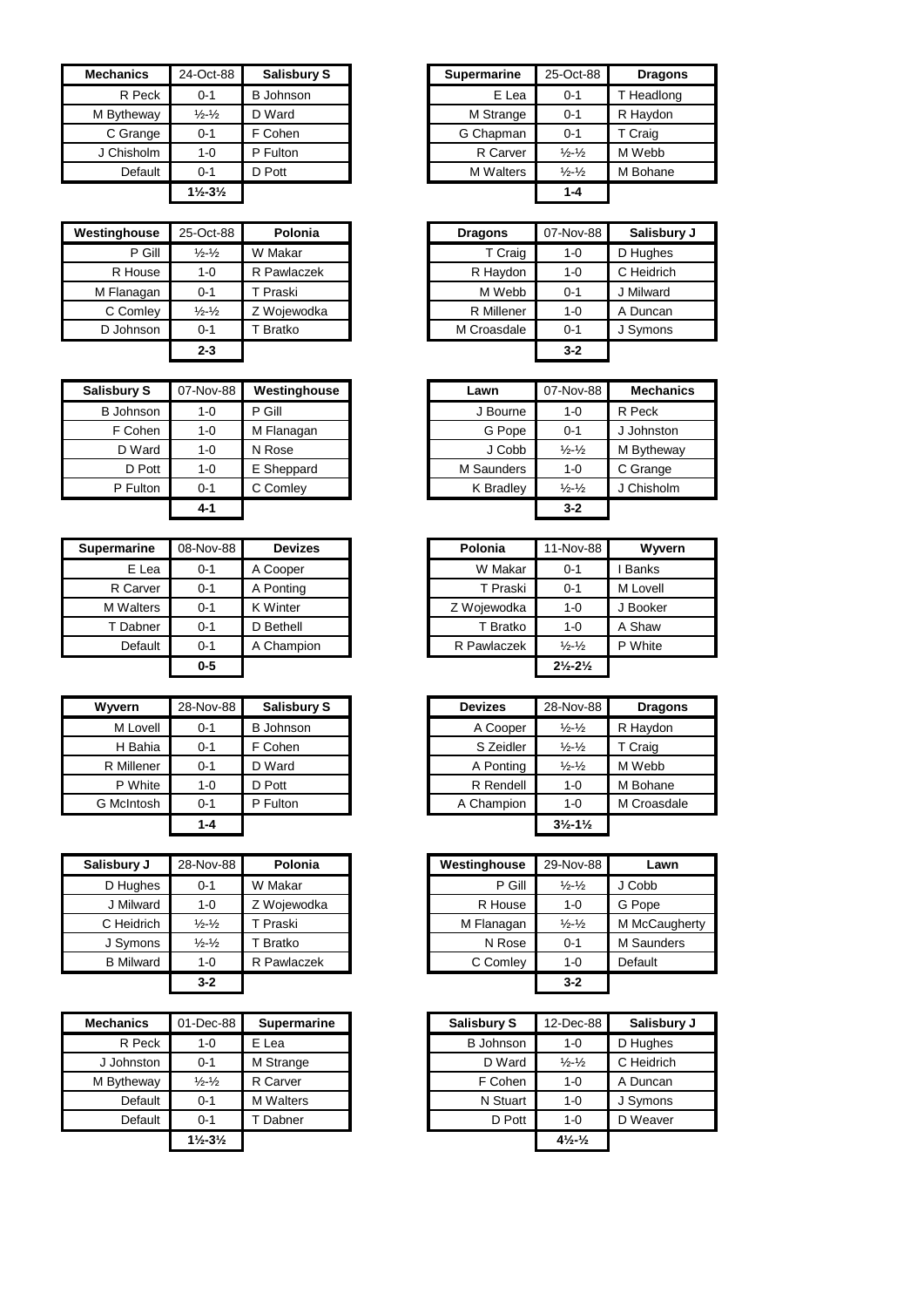| Lawn          | 12-Dec-88                     | Wyvern       |
|---------------|-------------------------------|--------------|
| J Bourne      | 1-0                           | M Lovell     |
| J Cobb        | 1-0                           | <b>Banks</b> |
| M McCaugherty | $\frac{1}{2}$ - $\frac{1}{2}$ | R Millener   |
| G Pope        | $1 - 0$                       | P White      |
| M Saunders    | $0 - 1$                       | A Cormack    |
|               | $3\frac{1}{2} - 1\frac{1}{2}$ |              |

| <b>Dragons</b> | 13-Dec-88 | Polonia     | <b>Supermarine</b> | 13-Dec-88 | Westingl  |
|----------------|-----------|-------------|--------------------|-----------|-----------|
| T Headlong     | $1 - 0$   | W Makar     | E Lea              | $1 - 0$   | J Hopkins |
| T Craig        | $1 - 0$   | T Praski    | G Chapman          | $1 - 0$   | P Gill    |
| R Haydon       | $1 - 0$   | T Bratko    | R Carver           | $1 - 0$   | E Sheppa  |
| M Webb         | $1 - 0$   | Z Wojewodka | <b>M</b> Walters   | $1 - 0$   | C Comley  |
| M Bohane       | $1 - 0$   | R Pawlaczek | T Dabner           | $1 - 0$   | J Watson  |
|                | $5-0$     |             |                    | $5-0$     |           |

| Polonia     | 02-Jan-89                   | <b>Salisbury S</b> | Westinghouse | 03-Jan-89                    |
|-------------|-----------------------------|--------------------|--------------|------------------------------|
| W Makar     | $0 - 1$                     | <b>B</b> Johnson   | J Hopkins    | $0 - 1$                      |
| T Praski    | $\frac{1}{2} - \frac{1}{2}$ | D Ward             | R House      | $0 - 1$                      |
| T Bratko    | $0 - 1$                     | F Cohen            | M Flanagan   | $0 - 1$                      |
| Z Wojewodka | $\frac{1}{2} - \frac{1}{2}$ | P Fulton           | H Light      | $0 - 1$                      |
| R Pawlaczek | 0-1                         | D Pott             | N Rose       | $\frac{1}{2} - \frac{1}{2}$  |
|             | 1-4                         |                    |              | $\frac{1}{2} - 4\frac{1}{2}$ |

| Wyvern    | 03-Jan-89                     | Supermarine      |
|-----------|-------------------------------|------------------|
| M Lovell  | $0 - 1$                       | M Strange        |
| Banks     | $0 - 1$                       | G Chapman        |
| J Booker  | $\frac{1}{2}$ - $\frac{1}{2}$ | R Carver         |
| P White   | $1 - 0$                       | <b>M</b> Walters |
| A Cormack | $1 - 0$                       | Dabner           |
|           | $2\frac{1}{2} - 2\frac{1}{2}$ |                  |
|           |                               |                  |

| Lawn          | 16-Jan-89                     | Polonia       | <b>Devizes</b> | 16-Jan-89                   | Ww       |
|---------------|-------------------------------|---------------|----------------|-----------------------------|----------|
| G Pope        | $1 - 0$                       | Default       | A Cooper       | $1 - 0$                     | A Corma  |
| J Cobb        | $\frac{1}{2}$ - $\frac{1}{2}$ | W Makar       | A Ponting      | $1 - 0$                     | R Millen |
| M McCaugherty | $\frac{1}{2}$ - $\frac{1}{2}$ | Z Wojewodka   | R Rendell      | $\frac{1}{2} - \frac{1}{2}$ | M Lovell |
| M Saunders    | $1 - 0$                       | <b>Bratko</b> | A Champion     | $1 - 0$                     | H Bahia  |
| C Cobb        | $1 - 0$                       | R Pawlaczek   | D Bethell      | $\frac{1}{2} - \frac{1}{2}$ | P White  |
|               | $4 - 1$                       |               |                | $4 - 1$                     |          |

| <b>Dragons</b> | 16-Jan-89 | <b>Salisbury S</b> | <b>Supermarine</b> | 16-Jan-89 | Salisbu          |
|----------------|-----------|--------------------|--------------------|-----------|------------------|
| R Haydon       | $1 - 0$   | <b>B</b> Johnson   | M Strange          | $1 - 0$   | C Heidrich       |
| T Craig        | 1-0       | D Ward             | G Chapman          | $1 - 0$   | J Milward        |
| M Webb         | $0 - 1$   | F Cohen            | R Carver           | $1 - 0$   | A Duncan         |
| M Croasdale    | $1 - 0$   | P Fulton           | M Walters          | $1 - 0$   | J Symons         |
| P White        | $1 - 0$   | D Pott             | T Dabner           | $0 - 1$   | <b>B</b> Milward |
|                | 4-1       |                    |                    | $4 - 1$   |                  |

| <b>Mechanics</b> | 19-Jan-89                    | Westinghouse | Salisbury J      | 23-Jan-89 | <b>Devizes</b>  |
|------------------|------------------------------|--------------|------------------|-----------|-----------------|
| A Law            | $\frac{1}{2} - \frac{1}{2}$  | P Gill       | A Duncan         | $0 - 1$   | A Cooper        |
| R Peck           | 1-0                          | M Flanagan   | J Symons         | $0 - 1$   | A Ponting       |
| J Johnston       | 1-0                          | N Rose       | J Milward        | $0 - 1$   | <b>K</b> Winter |
| C Grange         | $1 - 0$                      | E Sheppard   | <b>B</b> Milward | $0 - 1$   | D Bethell       |
| J Chisholm       | $1 - 0$                      | C Comley     | D Weaver         | $0 - 1$   | N Ashby         |
|                  | $4\frac{1}{2}$ $\frac{1}{2}$ |              |                  | $0-5$     |                 |

| Lawn       | 12-Dec-88                     | Wwern        |
|------------|-------------------------------|--------------|
| J Bourne   | $1 - 0$                       | M Lovell     |
| J Cobb     | $1 - 0$                       | <b>Banks</b> |
| :Caugherty | $\frac{1}{2} - \frac{1}{2}$   | R Millener   |
| G Pope     | $1 - 0$                       | P White      |
| 1 Saunders | $0 - 1$                       | A Cormack    |
|            | $3\frac{1}{2} - 1\frac{1}{2}$ |              |

| <b>Dragons</b> | 13-Dec-88 | Polonia             | Supermarine      | 13-Dec-88 | Westinghouse |
|----------------|-----------|---------------------|------------------|-----------|--------------|
| T Headlong     | 1-0       | W Makar             | E Lea            | 1-0       | J Hopkins    |
| T Craig        | $1 - 0$   | T Praski            | G Chapman        | $1 - 0$   | P Gill       |
| R Haydon       | $1 - 0$   | <sup>-</sup> Bratko | R Carver         | $1 - 0$   | E Sheppard   |
| M Webb         | $1 - 0$   | Z Wojewodka         | <b>M</b> Walters | $1 - 0$   | C Comley     |
| M Bohane       | $1 - 0$   | R Pawlaczek         | T Dabner         | 1-0       | J Watson     |
|                | $5-0$     |                     |                  | $5-0$     |              |

| Polonia       | 02-Jan-89                   | <b>Salisbury S</b> | Westinghouse | 03-Jan-89                    | <b>Devizes</b> |
|---------------|-----------------------------|--------------------|--------------|------------------------------|----------------|
| W Makar       | $0 - 1$                     | B Johnson          | J Hopkins    | $0 - 1$                      | A Cooper       |
| T Praski      | $\frac{1}{2} - \frac{1}{2}$ | D Ward             | R House      | $0 - 1$                      | A Ponting      |
| <b>Bratko</b> | $0 - 1$                     | F Cohen            | M Flanagan   | $0 - 1$                      | R Rendell      |
| Wojewodka     | $\frac{1}{2} - \frac{1}{2}$ | P Fulton           | H Light      | $0 - 1$                      | A Champion     |
| Pawlaczek     | $0 - 1$                     | D Pott             | N Rose       | $\frac{1}{2} - \frac{1}{2}$  | D Bethell      |
|               | $1 - 4$                     |                    |              | $\frac{1}{2} - 4\frac{1}{2}$ |                |

| Wyvern       | 03-Jan-89                     | <b>Supermarine</b> |
|--------------|-------------------------------|--------------------|
| M Lovell     | $0 - 1$                       | M Strange          |
| <b>Banks</b> | $0 - 1$                       | G Chapman          |
| J Booker     | $\frac{1}{2} - \frac{1}{2}$   | R Carver           |
| P White      | $1 - 0$                       | <b>M</b> Walters   |
| A Cormack    | $1 - 0$                       | Dabner             |
|              | $2\frac{1}{2} - 2\frac{1}{2}$ |                    |
|              |                               |                    |

| Lawn       | 16-Jan-89                   | Polonia     |
|------------|-----------------------------|-------------|
| G Pope     | 1-0                         | Default     |
| J Cobb     | $\frac{1}{2} - \frac{1}{2}$ | W Makar     |
| :Caugherty | $\frac{1}{2} - \frac{1}{2}$ | Z Woiewodka |
| 1 Saunders | $1 - 0$                     | T Bratko    |
| C Cobb     | $1 - 0$                     | R Pawlaczek |
|            | $4 - 1$                     |             |

| <b>Dragons</b> | 16-Jan-89 | <b>Salisbury S</b> | <b>Supermarine</b> | 16-Jan-89 | Salisbury J      |
|----------------|-----------|--------------------|--------------------|-----------|------------------|
| R Haydon       | 1-0       | <b>B</b> Johnson   | M Strange          | 1-0       | C Heidrich       |
| T Craig        | $1 - 0$   | D Ward             | G Chapman          | 1-0       | J Milward        |
| M Webb         | 0-1       | F Cohen            | R Carver           | $1 - 0$   | A Duncan         |
| M Croasdale    | $1 - 0$   | P Fulton           | <b>M</b> Walters   | $1 - 0$   | J Symons         |
| P White        | $1 - 0$   | D Pott             | T Dabner           | $0 - 1$   | <b>B</b> Milward |
|                | $4 - 1$   |                    |                    | 4-1       |                  |

| hanics:  | 19-Jan-89                                   | Westinghouse | Salisbury J      | 23-Jan-89 | <b>Devizes</b>  |
|----------|---------------------------------------------|--------------|------------------|-----------|-----------------|
| A Law    | $\frac{1}{2}$ - $\frac{1}{2}$               | P Gill       | A Duncan         | $0 - 1$   | A Cooper        |
| R Peck   | $1 - 0$                                     | M Flanagan   | J Symons         | $0 - 1$   | A Ponting       |
| Johnston | $1 - 0$                                     | N Rose       | J Milward        | $0 - 1$   | <b>K</b> Winter |
| C Grange | $1 - 0$                                     | E Sheppard   | <b>B</b> Milward | $0 - 1$   | D Bethell       |
| Chisholm | $1 - 0$                                     | C Comley     | D Weaver         | $0 - 1$   | N Ashby         |
|          | $4\frac{1}{2}$ <sup>-1</sup> / <sub>2</sub> |              |                  | $0 - 5$   |                 |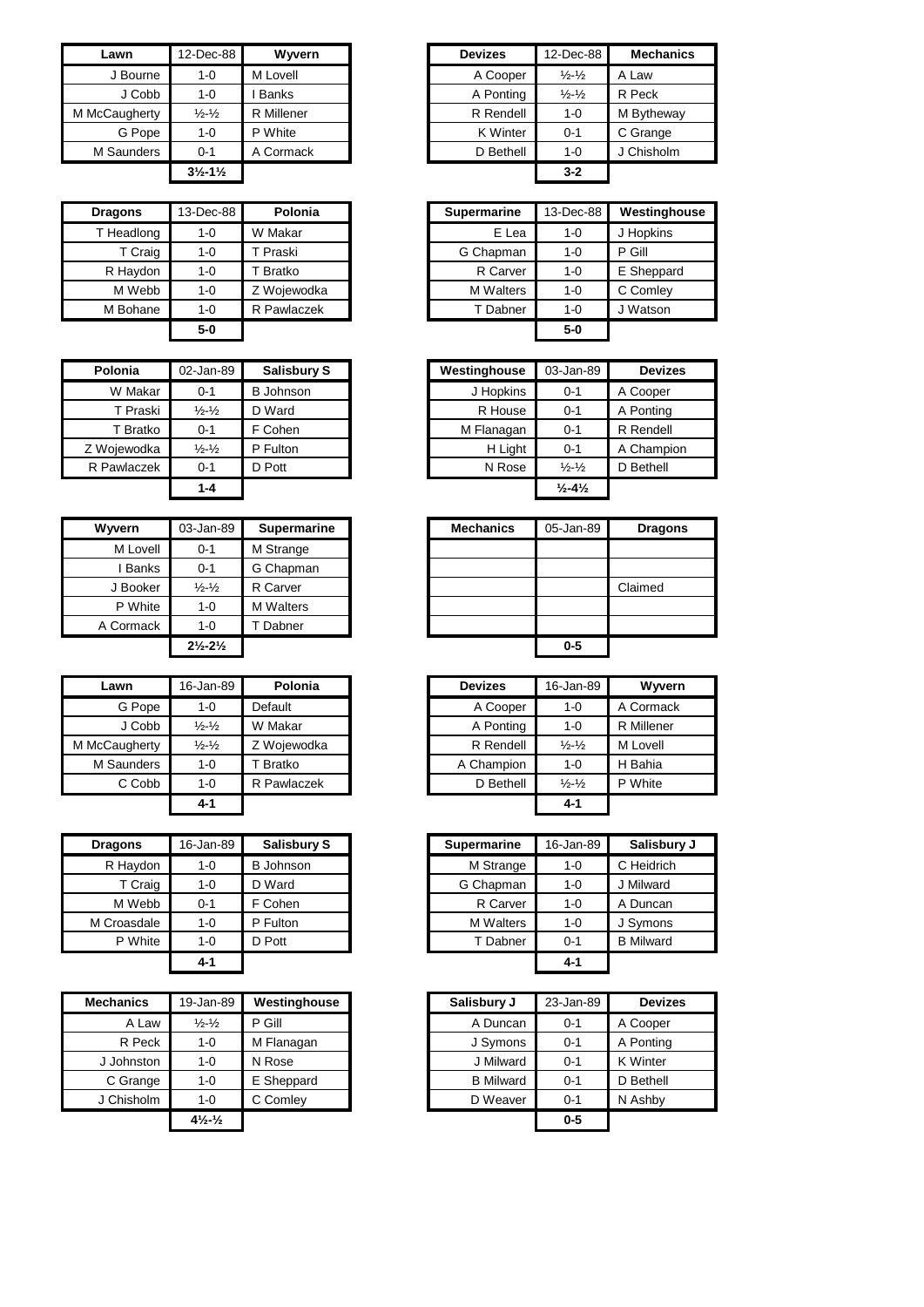| <b>Salisbury S</b> | 23-Jan-89                     | Lawn          | Westinghouse | 24-Jan-89 | <b>Dragons</b> |
|--------------------|-------------------------------|---------------|--------------|-----------|----------------|
| <b>B</b> Johnson   | $0 - 1$                       | J Bourne      | R House      | $0 - 1$   | T Craig        |
| F Cohen            | $1 - 0$                       | G Pope        | M Flanagan   | $0 - 1$   | R Haydon       |
| D Ward             | $1 - 0$                       | J Cobb        | H Light      | $0 - 1$   | M Webb         |
| P Fulton           | $0 - 1$                       | M McCaugherty | N Rose       | $0 - 1$   | M Bohane       |
| D Pott             | $\frac{1}{2} - \frac{1}{2}$   | M Saunders    | J Watson     | $0 - 1$   | M Croasdale    |
|                    | $2\frac{1}{2} - 2\frac{1}{2}$ |               |              | $0 - 5$   |                |

| <b>Wyvern</b> | 24-Jan-89 | <b>Mechanics</b> | Polonia      | 27-Jan-89 | <b>Sup</b> |
|---------------|-----------|------------------|--------------|-----------|------------|
| M Lovell      | $0 - 1$   | R Peck           | W Makar      | $0 - 1$   | E Lea      |
| R Millener    | $0 - 1$   | M Bytheway       | Z Wojewodka  | $1 - 0$   | M Stra     |
| H Bahia       | $0 - 1$   | C Grange         | T Bratko     | $0 - 1$   | R Car      |
| P White       | $0 - 1$   | J Chisholm       | K Wasilewski | $1 - 0$   | M Wa       |
| A Shaw        | $1 - 0$   | Default          | R Pawlaczek  | $0 - 1$   | Dat        |
|               | $1 - 4$   |                  |              | $2 - 3$   |            |

| <b>Salisbury S</b> | 06-Feb-89<br><b>Supermarine</b> | Salisbury J      | 06-Feb-89 | Mecl    |
|--------------------|---------------------------------|------------------|-----------|---------|
| F Cohen            | E Lea                           | C Heidrich       | $1 - 0$   | R Peck  |
| D Ward             | M Strange                       | D Hughes         | $1 - 0$   | J Johns |
| P Fulton           | G Chapman                       | J Milward        | $0 - 1$   | M Byth  |
| D Pott             | R Carver                        | A Duncan         | $0 - 1$   | C Gran  |
| S Walls            | Default                         | <b>B</b> Milward | $0 - 1$   | J Chish |
|                    |                                 |                  | $2 - 3$   |         |
|                    |                                 |                  |           |         |

| <b>Dragons</b> | 07-Feb-89 | Lawn          | Wyvern     | 07-Feb-89                     |
|----------------|-----------|---------------|------------|-------------------------------|
| R Haydon       | $1 - 0$   | J Bourne      | R Millener | $\frac{1}{2} - \frac{1}{2}$   |
| T Craig        | $1 - 0$   | J Cobb        | H Bahia    | $0 - 1$                       |
| M Webb         | $1 - 0$   | M McCaugherty | A Cormack  | $1 - 0$                       |
| M Bohane       | $1 - 0$   | G Pope        | P White    | $0 - 1$                       |
| P White        | $1 - 0$   | M Saunders    | A Shaw     | $0 - 1$                       |
|                | $5-0$     |               |            | $1\frac{1}{2} - 3\frac{1}{2}$ |

| Polonia     | 10-Feb-89                     | <b>Devizes</b>  | Salisbury J      | 20-Feb-89                     | Lawn       |
|-------------|-------------------------------|-----------------|------------------|-------------------------------|------------|
| Z Wojewodka | $0 - 1$                       | A Cooper        | C Heidrich       | $0 - 1$                       | J Bourne   |
| W Makar     | $1 - 0$                       | R Rendell       | J Milward        | $0 - 1$                       | J Cobb     |
| T Praski    | $\frac{1}{2} - \frac{1}{2}$   | A Champion      | A Duncan         | $\frac{1}{2} - \frac{1}{2}$   | M McCaugh  |
| T Bratko    | 1-0                           | <b>K</b> Winter | <b>B</b> Milward | $1 - 0$                       | G Pope     |
| R Pawlaczek | $0 - 1$                       | D Bethell       | D Weaver         | $0 - 1$                       | M Saunders |
|             | $2\frac{1}{2} - 2\frac{1}{2}$ |                 |                  | $1\frac{1}{2} - 3\frac{1}{2}$ |            |

| Westinghouse | 27-Feb-89                    | Salisbury J | <b>Devizes</b> | 27-Feb-89                   | <b>Salisbury S</b> |
|--------------|------------------------------|-------------|----------------|-----------------------------|--------------------|
| P Gill       | $0 - 1$                      | C Heidrich  | A Cooper       | $\frac{1}{2} - \frac{1}{2}$ | <b>B</b> Johnson   |
| H Light      | $0 - 1$                      | D Hughes    | A Ponting      | $1 - 0$                     | F Cohen            |
| N Rose       | $0 - 1$                      | J Milward   | R Rendell      | $\frac{1}{2} - \frac{1}{2}$ | D Ward             |
| E Sheppard   | $0 - 1$                      | J Symons    | K Winter       | 1-0                         | P Fulton           |
| C Comley     | $\frac{1}{2} - \frac{1}{2}$  | A Duncan    | D Bethell      | $0 - 1$                     | D Pott             |
|              | $\frac{1}{2} - 4\frac{1}{2}$ |             |                | $3 - 2$                     |                    |

| <b>Wyvern</b> | 28-Feb-89                     | <b>Dragons</b> | <b>Supermarine</b> | 28-Feb-89                   |
|---------------|-------------------------------|----------------|--------------------|-----------------------------|
| R Millener    | $0 - 1$                       | R Haydon       | M Strange          | 1-0                         |
| M Lovell      | $0 - 1$                       | T Craig        | G Chapman          | $\frac{1}{2}$ $\frac{1}{2}$ |
| A Cormack     | $1 - 0$                       | M Webb         | R Carver           | $\frac{1}{2}$ $\frac{1}{2}$ |
| J Booker      | $0 - 1$                       | M Bohane       | <b>M</b> Walters   | 1-0                         |
| P White       | $\frac{1}{2} - \frac{1}{2}$   | M Croasdale    | T Dabner           | $0 - 1$                     |
|               | $1\frac{1}{2} - 3\frac{1}{2}$ |                |                    | $3 - 2$                     |

| bury S   | 23-Jan-89                     | Lawn          | Westinghouse | 24-Jan-89 | <b>Dragons</b> |
|----------|-------------------------------|---------------|--------------|-----------|----------------|
| Johnson  | $0 - 1$                       | J Bourne      | R House      | $0 - 1$   | T Craig        |
| F Cohen  | $1-0$                         | G Pope        | M Flanagan   | $0 - 1$   | R Haydon       |
| D Ward   | $1 - 0$                       | J Cobb        | H Light      | $0 - 1$   | M Webb         |
| P Fulton | $0 - 1$                       | M McCaugherty | N Rose       | $0 - 1$   | M Bohane       |
| D Pott   | $\frac{1}{2} - \frac{1}{2}$   | M Saunders    | J Watson     | $0 - 1$   | M Croasdale    |
|          | $2\frac{1}{2} - 2\frac{1}{2}$ |               |              | $0 - 5$   |                |

| Wyvern     | 24-Jan-89 | <b>Mechanics</b> |
|------------|-----------|------------------|
| M Lovell   | $0 - 1$   | R Peck           |
| R Millener | $0 - 1$   | M Bytheway       |
| H Bahia    | $0 - 1$   | C Grange         |
| P White    | $0 - 1$   | J Chisholm       |
| A Shaw     | $1-0$     | Default          |
|            | $1 - 4$   |                  |

| Salisbury S | 06-Feb-89                     | Supermarine | Salisbury J      | 06-Feb-89 |
|-------------|-------------------------------|-------------|------------------|-----------|
| F Cohen     | $0 - 1$                       | E Lea       | C Heidrich       | 1-0       |
| D Ward      | $0 - 1$                       | M Strange   | D Hughes         | $1 - 0$   |
| P Fulton    | $1 - 0$                       | G Chapman   | J Milward        | $0 - 1$   |
| D Pott      | $\frac{1}{2} - \frac{1}{2}$   | R Carver    | A Duncan         | $0 - 1$   |
| S Walls     | $1 - 0$                       | Default     | <b>B</b> Milward | $0 - 1$   |
|             | $2\frac{1}{2} - 2\frac{1}{2}$ |             |                  | $2 - 3$   |

| <b>Dragons</b> | 07-Feb-89 | Lawn          |
|----------------|-----------|---------------|
| R Haydon       | 1-0       | J Bourne      |
| T Craig        | $1 - 0$   | J Cobb        |
| M Webb         | $1 - 0$   | M McCaugherty |
| M Bohane       | $1 - 0$   | G Pope        |
| P White        | $1 - 0$   | M Saunders    |
|                | $5-0$     |               |

| onia     | 10-Feb-89                     | <b>Devizes</b>  | Salisbury J      | 20-Feb-89                     | Lawn              |
|----------|-------------------------------|-----------------|------------------|-------------------------------|-------------------|
| iewodka  | $0 - 1$                       | A Cooper        | C Heidrich       | $0 - 1$                       | J Bourne          |
| V Makar  | $1 - 0$                       | R Rendell       | J Milward        | $0 - 1$                       | J Cobb            |
| T Praski | $\frac{1}{2} - \frac{1}{2}$   | A Champion      | A Duncan         | $\frac{1}{2} - \frac{1}{2}$   | M McCaugherty     |
| T Bratko | $1 - 0$                       | <b>K</b> Winter | <b>B</b> Milward | $1 - 0$                       | G Pope            |
| wlaczek  | $0 - 1$                       | D Bethell       | D Weaver         | $0 - 1$                       | <b>M</b> Saunders |
|          | $2\frac{1}{2} - 2\frac{1}{2}$ |                 |                  | $1\frac{1}{2} - 3\frac{1}{2}$ |                   |

| 27-Feb-89                    | Salisbury J | <b>Devizes</b>  | 27-Feb-89                   | <b>Salisbury S</b> |
|------------------------------|-------------|-----------------|-----------------------------|--------------------|
| $0 - 1$                      | C Heidrich  | A Cooper        | $\frac{1}{2} - \frac{1}{2}$ | <b>B</b> Johnson   |
| $0 - 1$                      | D Hughes    | A Ponting       | $1 - 0$                     | F Cohen            |
| $0 - 1$                      | J Milward   | R Rendell       | $\frac{1}{2} - \frac{1}{2}$ | D Ward             |
| $0 - 1$                      | J Symons    | <b>K</b> Winter | $1 - 0$                     | P Fulton           |
| $\frac{1}{2} - \frac{1}{2}$  | A Duncan    | D Bethell       | $0 - 1$                     | D Pott             |
| $\frac{1}{2} - 4\frac{1}{2}$ |             |                 | $3 - 2$                     |                    |
|                              |             |                 |                             |                    |

| Nyvern     | 28-Feb-89                     | <b>Dragons</b> | Supermarine      | 28-Feb-89                   | Lawn              |
|------------|-------------------------------|----------------|------------------|-----------------------------|-------------------|
| R Millener | $0 - 1$                       | R Haydon       | M Strange        | $1 - 0$                     | J Cobb            |
| M Lovell   | $0 - 1$                       | T Craig        | G Chapman        | $\frac{1}{2} - \frac{1}{2}$ | J Bourne          |
| A Cormack  | $1 - 0$                       | M Webb         | R Carver         | $\frac{1}{2} - \frac{1}{2}$ | M McCaugherty     |
| J Booker   | $0 - 1$                       | M Bohane       | <b>M</b> Walters | $1 - 0$                     | <b>M</b> Saunders |
| P White    | $\frac{1}{2} - \frac{1}{2}$   | M Croasdale    | T Dabner         | $0 - 1$                     | C Cobb            |
|            | $1\frac{1}{2} - 3\frac{1}{2}$ |                |                  | $3 - 2$                     |                   |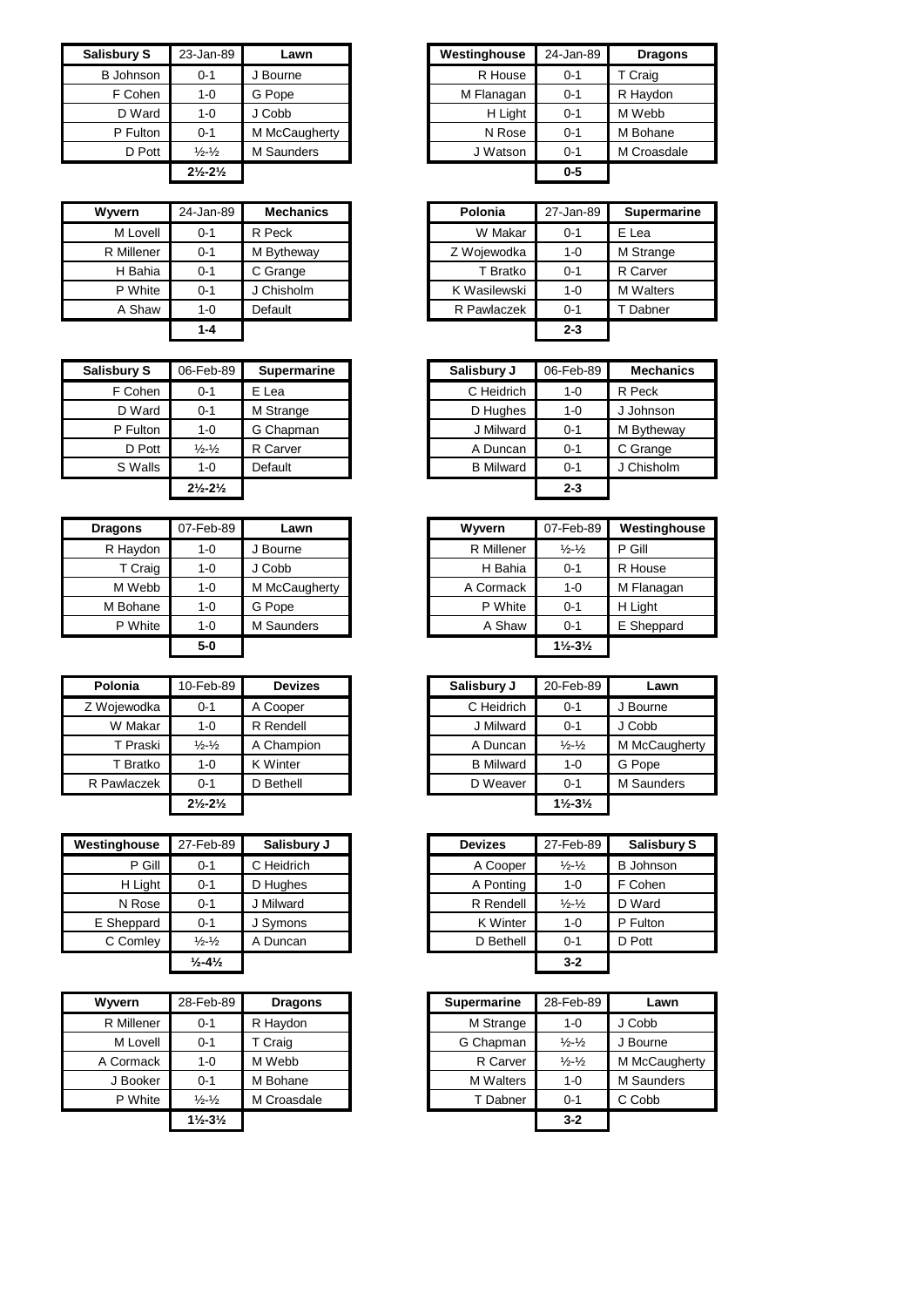| <b>Mechanics</b> | 02-Mar-89                     | Polonia      | Lawn          | 13-Mar-89                    |
|------------------|-------------------------------|--------------|---------------|------------------------------|
| R Peck           | $\frac{1}{2} - \frac{1}{2}$   | W Makar      | J Bourne      | $0 - 1$                      |
| M Bytheway       | 1-0                           | Bratko       | J Cobb        | $0 - 1$                      |
| C Grange         | $1 - 0$                       | Z Wojewodka  | M McCaugherty | $0 - 1$                      |
| J Chisholm       | $1 - 0$                       | K Wasilewski | M Saunders    | $\frac{1}{2} - \frac{1}{2}$  |
| Default          | $0 - 1$                       | R Pawlaczek  | C Cobb        | $0 - 1$                      |
|                  | $3\frac{1}{2} - 1\frac{1}{2}$ |              |               | $\frac{1}{2} - 4\frac{1}{2}$ |

| <b>Salisbury S</b> | 13-Mar-89 | <b>Mechanics</b> | Salisbury J      | 13-Mar-89                   | Wyvern     |
|--------------------|-----------|------------------|------------------|-----------------------------|------------|
| <b>B</b> Johnson   | 0-1       | A Law            | J Milward        | $\frac{1}{2} - \frac{1}{2}$ | M Lovell   |
| F Cohen            | 1-0       | R Peck           | J Symons         | $1 - 0$                     | R Millener |
| D Ward             | $0 - 1$   | M Bytheway       | A Duncan         | $0 - 1$                     | A Cormack  |
| P Fulton           | $1 - 0$   | Default          | <b>B</b> Milward | $1 - 0$                     | P White    |
| D Pott             | $1 - 0$   | Default          | J Petty          | $\frac{1}{2} - \frac{1}{2}$ | A Shaw     |
|                    | $3 - 2$   |                  |                  | $3 - 2$                     |            |

| <b>Dragons</b> | 14-Mar-89 | Supermarine |
|----------------|-----------|-------------|
|                |           |             |
|                |           |             |
| Claimed        |           |             |
|                |           |             |
|                |           |             |
|                |           |             |

| Westinghouse | 03-Apr-89                   | <b>Sailsbury S</b> | Salisbury J | 03-Apr-89 |
|--------------|-----------------------------|--------------------|-------------|-----------|
| J Hopkins    | $\frac{1}{2} - \frac{1}{2}$ | <b>B</b> Johnson   | C Heidrich  | $0 - 1$   |
| M Flanagan   | $0 - 1$                     | D Ward             | D Hughes    | $0 - 1$   |
| E Sheppard   | $0 - 1$                     | P Fulton           | J Milward   | $0 - 1$   |
| C Comley     | $0 - 1$                     | D Pott             | J Symons    | 1-0       |
| R Butler     | $\frac{1}{2} - \frac{1}{2}$ | S Walls            | A Duncan    | $1 - 0$   |
|              | $1 - 4$                     |                    |             | $2 - 3$   |

| <b>Devizes</b> | 03-Apr-89                   | <b>Supermarine</b> | Wyvern     | 04-Apr-89 | Polo     |
|----------------|-----------------------------|--------------------|------------|-----------|----------|
| A Cooper       | $1 - 0$                     | M Strange          | M Lovell   | $0 - 1$   | W Makar  |
| A Ponting      | $\frac{1}{2} - \frac{1}{2}$ | G Chapman          | A Cormack  | $1 - 0$   | T Praski |
| R Rendell      | $1 - 0$                     | R Carver           | R Millener | $1 - 0$   | T Bratko |
| K Winter       | $1 - 0$                     | <b>M</b> Walters   | P White    | $1 - 0$   | R Pawlad |
| D Bethell      | $\frac{1}{2} - \frac{1}{2}$ | Dabner             | J Booker   | $1 - 0$   | Z Wojew  |
|                | $4 - 1$                     |                    |            | $4 - 1$   |          |

| <b>Mechanics</b> | 06-Apr-89                     | Lawn          | Polonia     | 10-Apr-89                    |
|------------------|-------------------------------|---------------|-------------|------------------------------|
| S Bassinder      | $\frac{1}{2} - \frac{1}{2}$   | J Cobb        | W Makar     | $\frac{1}{2} - \frac{1}{2}$  |
| R Peck           | $1 - 0$                       | Default       | T Praski    | $0 - 1$                      |
| M Bytheway       | $1 - 0$                       | M McCaugherty | T Bratko    | $0 - 1$                      |
| C Grange         | $0 - 1$                       | M Saunders    | R Pawlaczek | $0 - 1$                      |
| R Bruce          | $0 - 1$                       | C Cobb        | Z Wojewodka | $0 - 1$                      |
|                  | $2\frac{1}{2} - 2\frac{1}{2}$ |               |             | $\frac{1}{2} - 4\frac{1}{2}$ |

| Lawn          | 10-Apr-89                     | Westinghouse | <b>Salisbury S</b> | 10-Apr-89 |                |
|---------------|-------------------------------|--------------|--------------------|-----------|----------------|
| J Bourne      | $1 - 0$                       | J Hopkins    | <b>B</b> Johnson   | $1 - 0$   | A Corm         |
| J Cobb        | $\frac{1}{2} - \frac{1}{2}$   | M Flanagan   | F Cohen            | $0 - 1$   | R Miller       |
| M McCaugherty | $0 - 1$                       | P Gill       | D Ward             | $1 - 0$   | H Bahia        |
| M Saunders    | $1 - 0$                       | N Rose       | D Pott             | $1 - 0$   | P White        |
| C Cobb        | $1 - 0$                       | J Watson     | S Walls            | $1 - 0$   | <b>G</b> McInt |
|               | $3\frac{1}{2} - 1\frac{1}{2}$ |              |                    | $4 - 1$   |                |

| 02-Mar-89                     | Polonia      | Lawn          | 13-Mar-89                    | <b>Devizes</b>  |
|-------------------------------|--------------|---------------|------------------------------|-----------------|
| $\frac{1}{2} - \frac{1}{2}$   | W Makar      | J Bourne      | $0 - 1$                      | A Cooper        |
| $1 - 0$                       | Bratko       | J Cobb        | $0 - 1$                      | A Ponting       |
| $1 - 0$                       | Z Wojewodka  | M McCaugherty | $0 - 1$                      | R Rendell       |
| $1 - 0$                       | K Wasilewski | M Saunders    | $\frac{1}{2} - \frac{1}{2}$  | <b>K</b> Winter |
| $0 - 1$                       | R Pawlaczek  | C Cobb        | $0 - 1$                      | D Bethell       |
| $3\frac{1}{2} - 1\frac{1}{2}$ |              |               | $\frac{1}{2} - 4\frac{1}{2}$ |                 |
|                               |              |               |                              |                 |

| bury S   | 13-Mar-89 | <b>Mechanics</b> | Salisbury J      | 13-Mar-89                   | Wyvern     |
|----------|-----------|------------------|------------------|-----------------------------|------------|
| Johnson  | $0 - 1$   | A Law            | J Milward        | $\frac{1}{2} - \frac{1}{2}$ | M Lovell   |
| F Cohen  | $1 - 0$   | R Peck           | J Symons         | $1 - 0$                     | R Millener |
| D Ward   | $0 - 1$   | M Bytheway       | A Duncan         | $0 - 1$                     | A Cormack  |
| P Fulton | $1 - 0$   | Default          | <b>B</b> Milward | $1 - 0$                     | P White    |
| D Pott   | $1 - 0$   | Default          | J Petty          | $\frac{1}{2} - \frac{1}{2}$ | A Shaw     |
|          | $3 - 2$   |                  |                  | $3 - 2$                     |            |

| <b>Dragons</b> | 14-Mar-89 | Supermarine | Polonia     | 17-Mar-89 | Westinghouse |
|----------------|-----------|-------------|-------------|-----------|--------------|
|                |           |             | W Makar     | 1-0       | N Rose       |
|                |           |             | T Praski    | $1 - 0$   | H Light      |
| Claimed        |           |             | T Bratko    | $1 - 0$   | E Sheppard   |
|                |           |             | Z Wojewodka | $0 - 1$   | C Comley     |
|                |           |             | R Pawlaczek | 1-0       | R Butler     |
|                | $5-0$     |             |             | 4-1       |              |

| 03-Apr-89                   | <b>Sailsbury S</b> | Salisbury J | 03-Apr-89 | <b>Dragons</b> |
|-----------------------------|--------------------|-------------|-----------|----------------|
| $\frac{1}{2} - \frac{1}{2}$ | <b>B</b> Johnson   | C Heidrich  | $0 - 1$   | T Craig        |
| $0 - 1$                     | D Ward             | D Hughes    | $0 - 1$   | T Headlong     |
| $0 - 1$                     | P Fulton           | J Milward   | $0 - 1$   | R Haydon       |
| $0 - 1$                     | D Pott             | J Symons    | $1 - 0$   | M Bohane       |
| $\frac{1}{2} - \frac{1}{2}$ | S Walls            | A Duncan    | $1 - 0$   | M Croasdale    |
| $1 - 4$                     |                    |             | $2 - 3$   |                |
|                             |                    |             |           |                |

| <b>Devizes</b>  | 03-Apr-89                   | <b>Supermarine</b> | Wyvern     | 04-Apr-89 | Polonia     |
|-----------------|-----------------------------|--------------------|------------|-----------|-------------|
| A Cooper        | $1 - 0$                     | M Strange          | M Lovell   | $0 - 1$   | W Makar     |
| A Ponting       | $\frac{1}{2} - \frac{1}{2}$ | G Chapman          | A Cormack  | $1 - 0$   | T Praski    |
| R Rendell       | 1-0                         | R Carver           | R Millener | $1 - 0$   | T Bratko    |
| <b>K</b> Winter | $1 - 0$                     | <b>M</b> Walters   | P White    | $1 - 0$   | R Pawlaczek |
| D Bethell       | $\frac{1}{2} - \frac{1}{2}$ | Dabner             | J Booker   | $1 - 0$   | Z Wojewodka |
|                 | $4 - 1$                     |                    |            | $4 - 1$   |             |

| Mechanics   | 06-Apr-89                     | Lawn          | Polonia     | 10-Apr-89                    | Salisbury J |
|-------------|-------------------------------|---------------|-------------|------------------------------|-------------|
| S Bassinder | $\frac{1}{2} - \frac{1}{2}$   | Cobb          | W Makar     | $\frac{1}{2} - \frac{1}{2}$  | C Heidrich  |
| R Peck      | $1 - 0$                       | Default       | T Praski    | $0 - 1$                      | D Hughes    |
| M Bytheway  | 1-0                           | M McCaugherty | T Bratko    | $0 - 1$                      | J Milward   |
| C Grange    | $0 - 1$                       | M Saunders    | R Pawlaczek | $0 - 1$                      | J Symons    |
| R Bruce     | $0 - 1$                       | C Cobb        | Z Wojewodka | $0 - 1$                      | A Duncan    |
|             | $2\frac{1}{2} - 2\frac{1}{2}$ |               |             | $\frac{1}{2} - 4\frac{1}{2}$ |             |

| Lawn       | 10-Apr-89                     | Westinghouse | <b>Salisbury S</b> | 10-Apr-89 | Wyvern            |
|------------|-------------------------------|--------------|--------------------|-----------|-------------------|
| J Bourne   | $1 - 0$                       | J Hopkins    | <b>B</b> Johnson   | $1 - 0$   | A Cormack         |
| J Cobb     | $\frac{1}{2} - \frac{1}{2}$   | M Flanagan   | F Cohen            | $0 - 1$   | R Millener        |
| :Caugherty | $0 - 1$                       | P Gill       | D Ward             | $1 - 0$   | H Bahia           |
| 1 Saunders | $1 - 0$                       | N Rose       | D Pott             | $1 - 0$   | P White           |
| C Cobb     | $1 - 0$                       | J Watson     | S Walls            | $1 - 0$   | <b>G</b> McIntosh |
|            | $3\frac{1}{2} - 1\frac{1}{2}$ |              |                    | 4-1       |                   |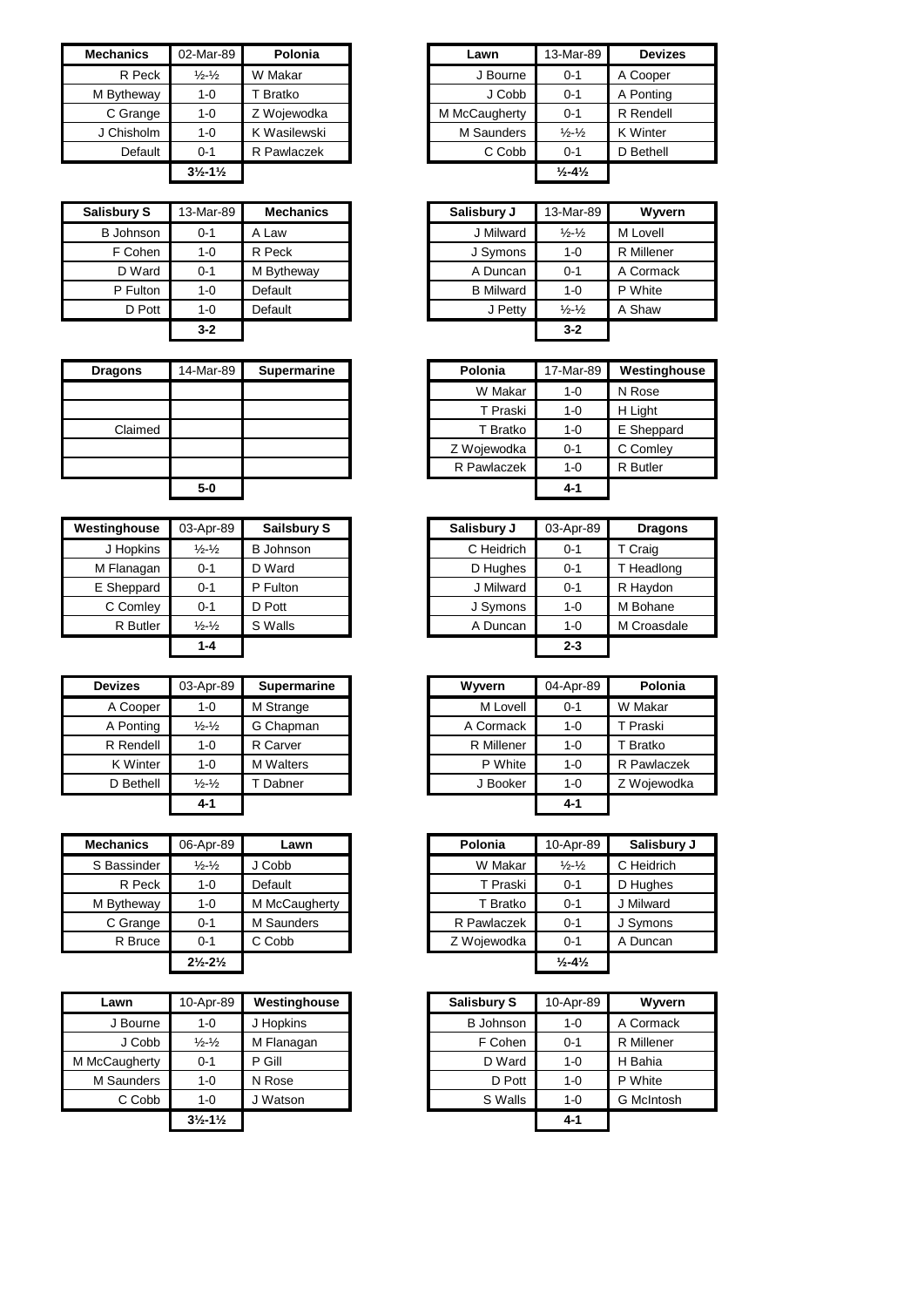| <b>Dragons</b> | 11-Apr-89                     | <b>Devizes</b>  | <b>Supermarine</b> | 11-Apr-89                     |         |
|----------------|-------------------------------|-----------------|--------------------|-------------------------------|---------|
| T Headlong     | $1 - 0$                       | A Cooper        | E Lea              | $1 - 0$                       | J Bassi |
| R Haydon       | $0 - 1$                       | S Zeidler       | M Strange          | $0 - 1$                       | R Peck  |
| T Craig        | $\frac{1}{2}$ - $\frac{1}{2}$ | A Ponting       | G Chapman          | $\frac{1}{2} - \frac{1}{2}$   | M Byth  |
| M Bohane       | $0 - 1$                       | R Rendell       | R Carver           | $0 - 1$                       | C Gran  |
| M Webb         | $1 - 0$                       | <b>K</b> Winter | T Dabner           | $0 - 1$                       | J Chish |
|                | $2\frac{1}{2} - 2\frac{1}{2}$ |                 |                    | $1\frac{1}{2} - 3\frac{1}{2}$ |         |

| Salisbury J      | 24-Apr-89 | <b>Salisbury S</b> | Wyvern     | 25-Apr-89                   |           |
|------------------|-----------|--------------------|------------|-----------------------------|-----------|
| C Heidrich       | $0 - 1$   | <b>B</b> Johnson   | M Lovell   | $1 - 0$                     | J Cobb    |
| D Hughes         | $1 - 0$   | F Cohen            | R Millener | $1 - 0$                     | M McCaug  |
| J Symons         | $1 - 0$   | D Ward             | P White    | $\frac{1}{2} - \frac{1}{2}$ | G Pope    |
| A Duncan         | $0 - 1$   | P Fulton           | R Churm    | $\frac{1}{2} - \frac{1}{2}$ | M Saunder |
| <b>B</b> Wilward | $0 - 1$   | D Pott             | A McIntosh | $0 - 1$                     | C Cobb    |
|                  | $2 - 3$   |                    |            | $3 - 2$                     |           |

| Westinghouse | 25-Apr-89 | <b>Supermarine</b> | <b>Mechanics</b> | 27-Apr-89                     |
|--------------|-----------|--------------------|------------------|-------------------------------|
| P Gill       | $1 - 0$   | E Lea              | R Peck           | $0 - 1$                       |
| R House      | $0 - 1$   | M Strange          | J Bassinger      | 1-0                           |
| M Flanagan   | $0 - 1$   | G Chapman          | M Bytheway       | $1 - 0$                       |
| C Comley     | $0 - 1$   | R Carver           | J Johnston       | $\frac{1}{2} - \frac{1}{2}$   |
| J Watson     | $0 - 1$   | <b>M</b> Walters   | C Grange         | $1 - 0$                       |
|              | $1 - 4$   |                    |                  | $3\frac{1}{2} - 1\frac{1}{2}$ |

| Polonia     | 28-Apr-89 | <b>Dragons</b> | <b>Devizes</b> | 01-May-89                      | Westingho       |
|-------------|-----------|----------------|----------------|--------------------------------|-----------------|
| T Praski    | $0 - 1$   | R Haydon       | A Cooper       | $\frac{1}{2} - \frac{1}{2}$    | P Gill          |
| W Makar     | 0-1       | T Craig        | A Ponting      | 1-0                            | M Flanagan      |
| T Bratko    | 0-1       | T Headlong     | R Rendell      | 1-0                            | N Rose          |
| R Pawlaczek | 0-1       | M Bohane       | K Winter       | 1-0                            | E Sheppard      |
| Z Wojewodka | 0-1       | M Croasdale    | D Bethell      | $1 - 0$                        | <b>R</b> Butler |
|             | $0-5$     |                |                | $4\frac{1}{2}$ - $\frac{1}{2}$ |                 |

| Lawn          | 01-May-89 | Salisbury J      | <b>Salisbury S</b> | 01-May-89                      | Polo     |
|---------------|-----------|------------------|--------------------|--------------------------------|----------|
| J Bourne      | $1 - 0$   | J Milward        | <b>B</b> Johnson   | $1 - 0$                        | W Maka   |
| J Cobb        | $1 - 0$   | A Duncan         | D Ward             | $\frac{1}{2} - \frac{1}{2}$    | T Praski |
| M McCaugherty | $1 - 0$   | <b>B</b> Milward | P Fulton           | $1 - 0$                        | Bratko   |
| G Pope        | $1 - 0$   | P Rawlinson      | D Pott             | $1 - 0$                        | R Pawla  |
| M Saunders    | $1 - 0$   | J Milward        | S Walls            | $1 - 0$                        | Z Woiew  |
|               | $5-0$     |                  |                    | $4\frac{1}{2}$ - $\frac{1}{2}$ |          |

| <b>Dragons</b> | 02-May-89 | <b>Mechanics</b> | <b>Supermarine</b> | 03-May-89 | Ww        |
|----------------|-----------|------------------|--------------------|-----------|-----------|
| R Haydon       | $1 - 0$   | M Bytheway       | E Lea              | $1 - 0$   | M Lovell  |
| T Craig        | $1 - 0$   | R Peck           | M Strange          | $1 - 0$   | A Corma   |
| M Webb         | $1 - 0$   | C Grange         | G Chapman          | $0 - 1$   | R Millene |
| M Bohane       | $1 - 0$   | J Chisholm       | R Carver           | $1 - 0$   | P White   |
| M Croasdale    | $1 - 0$   | Default          | <b>M</b> Walters   | $0 - 1$   | R Churm   |
|                | $5-0$     |                  |                    | $3 - 2$   |           |

| <b>Salisbury S</b> | 08-May-89                     | <b>Dragons</b> | Salisbury J | 08-May-89 | <b>Sup</b> |
|--------------------|-------------------------------|----------------|-------------|-----------|------------|
| <b>B</b> Johnson   | $\frac{1}{2} - \frac{1}{2}$   | T Headlong     | J Milward   | $0 - 1$   | E Lea      |
| F Cohen            | $0 - 1$                       | T Craig        | J Symons    | $0 - 1$   | M Stra     |
| D Ward             | $0 - 1$                       | R Haydon       | A Duncan    | $0 - 1$   | G Cha      |
| P Fulton           | $1 - 0$                       | M Webb         | P Rawlinson | $0 - 1$   | R Car      |
| D Pott             | $0 - 1$                       | M Bohane       | J Milward   | $0 - 1$   | M Wa       |
|                    | $1\frac{1}{2} - 3\frac{1}{2}$ |                |             | $0 - 5$   |            |

| <b>Dragons</b> | 11-Apr-89                     | <b>Devizes</b>  | <b>Supermarine</b> | 11-Apr-89                     | <b>Mechanics</b> |
|----------------|-------------------------------|-----------------|--------------------|-------------------------------|------------------|
| T Headlong     | 1-0                           | A Cooper        | E Lea              | 1-0                           | Bassinger        |
| R Haydon       | $0 - 1$                       | S Zeidler       | M Strange          | $0 - 1$                       | R Peck           |
| T Craig        | $\frac{1}{2}$ - $\frac{1}{2}$ | A Ponting       | G Chapman          | $\frac{1}{2} - \frac{1}{2}$   | M Bytheway       |
| M Bohane       | $0 - 1$                       | R Rendell       | R Carver           | $0 - 1$                       |                  |
| M Webb         | $1 - 0$                       | <b>K</b> Winter | T Dabner           | $0 - 1$                       |                  |
|                | $2\frac{1}{2} - 2\frac{1}{2}$ |                 |                    | $1\frac{1}{2} - 3\frac{1}{2}$ |                  |

| isbury J         | 24-Apr-89 | <b>Salisbury S</b> | Wyvern     | 25-Apr-89                   | Lawn              |
|------------------|-----------|--------------------|------------|-----------------------------|-------------------|
| C Heidrich       | $0 - 1$   | B Johnson          | M Lovell   | $1 - 0$                     | J Cobb            |
| D Hughes         | $1 - 0$   | F Cohen            | R Millener | $1 - 0$                     | M McCaugherty     |
| J Symons         | $1 - 0$   | D Ward             | P White    | $\frac{1}{2} - \frac{1}{2}$ | G Pope            |
| A Duncan         | $0 - 1$   | P Fulton           | R Churm    | $\frac{1}{2} - \frac{1}{2}$ | <b>M</b> Saunders |
| <b>B Wilward</b> | $0 - 1$   | D Pott             | A McIntosh | $0 - 1$                     | C Cobb            |
|                  | $2 - 3$   |                    |            | $3 - 2$                     |                   |
|                  |           |                    |            |                             |                   |

| stinghouse | 25-Apr-89 | Supermarine      | <b>Mechanics</b> | 27-Apr-89                     | <b>Devizes</b>  |
|------------|-----------|------------------|------------------|-------------------------------|-----------------|
| P Gill     | $1 - 0$   | E Lea            | R Peck           | $0 - 1$                       | A Cooper        |
| R House    | $0 - 1$   | M Strange        | J Bassinger      | 1-0                           | R Rendell       |
| M Flanagan | $0 - 1$   | G Chapman        | M Bytheway       | $1 - 0$                       | A Champion      |
| C Comley   | $0 - 1$   | R Carver         | J Johnston       | $\frac{1}{2} - \frac{1}{2}$   | <b>K</b> Winter |
| J Watson   | $0 - 1$   | <b>M</b> Walters | C Grange         | $1 - 0$                       | D Bethell       |
|            | $1 - 4$   |                  |                  | $3\frac{1}{2} - 1\frac{1}{2}$ |                 |

| Polonia             | 28-Apr-89 | <b>Dragons</b> | <b>Devizes</b>  | 01-May-89                      | Westinghouse    |
|---------------------|-----------|----------------|-----------------|--------------------------------|-----------------|
| T Praski            | $0 - 1$   | R Haydon       | A Cooper        | $\frac{1}{2} - \frac{1}{2}$    | P Gill          |
| W Makar             | $0 - 1$   | T Craig        | A Ponting       | $1 - 0$                        | M Flanagan      |
| <sup>-</sup> Bratko | $0 - 1$   | T Headlong     | R Rendell       | $1 - 0$                        | N Rose          |
| Pawlaczek           | $0 - 1$   | M Bohane       | <b>K</b> Winter | $1 - 0$                        | E Sheppard      |
| Woiewodka           | $0 - 1$   | M Croasdale    | D Bethell       | $1 - 0$                        | <b>R</b> Butler |
|                     | $0-5$     |                |                 | $4\frac{1}{2}$ - $\frac{1}{2}$ |                 |

| 01-May-89<br>1-0 | Salisbury J      | <b>Salisbury S</b> | 01-May-89                      |             |
|------------------|------------------|--------------------|--------------------------------|-------------|
|                  |                  |                    |                                | Polonia     |
|                  | J Milward        | <b>B</b> Johnson   | 1-0                            | W Makar     |
| $1 - 0$          | A Duncan         | D Ward             | $\frac{1}{2} - \frac{1}{2}$    | T Praski    |
| 1-0              | <b>B</b> Milward | P Fulton           | 1-0                            | T Bratko    |
| $1 - 0$          | P Rawlinson      | D Pott             | $1 - 0$                        | R Pawlaczek |
| $1 - 0$          | J Milward        | S Walls            | $1 - 0$                        | Z Wojewodka |
| 5-0              |                  |                    | $4\frac{1}{2}$ - $\frac{1}{2}$ |             |
|                  |                  |                    |                                |             |

| <b>Dragons</b> | 02-May-89 | <b>Mechanics</b> | <b>Supermarine</b> | 03-May-89 | Wyvern     |
|----------------|-----------|------------------|--------------------|-----------|------------|
| R Haydon       | 1-0       | M Bytheway       | E Lea              | 1-0       | M Lovell   |
| T Craig        | $1 - 0$   | R Peck           | M Strange          | $1 - 0$   | A Cormack  |
| M Webb         | $1 - 0$   | C Grange         | G Chapman          | $0 - 1$   | R Millener |
| M Bohane       | $1 - 0$   | J Chisholm       | R Carver           | $1 - 0$   | P White    |
| M Croasdale    | $1 - 0$   | Default          | <b>M</b> Walters   | $0 - 1$   | R Churm    |
|                | $5-0$     |                  |                    | $3 - 2$   |            |

| Salisbury S      | 08-May-89                     | <b>Dragons</b> | Salisbury J | 08-May-89 | <b>Supermarine</b> |
|------------------|-------------------------------|----------------|-------------|-----------|--------------------|
| <b>B</b> Johnson | $\frac{1}{2} - \frac{1}{2}$   | T Headlong     | J Milward   | $0 - 1$   | E Lea              |
| F Cohen          | $0 - 1$                       | T Craig        | J Symons    | $0 - 1$   | M Strange          |
| D Ward           | $0 - 1$                       | R Haydon       | A Duncan    | $0 - 1$   | G Chapman          |
| P Fulton         | $1 - 0$                       | M Webb         | P Rawlinson | $0 - 1$   | R Carver           |
| D Pott           | $0 - 1$                       | M Bohane       | J Milward   | $0 - 1$   | <b>M</b> Walters   |
|                  | $1\frac{1}{2} - 3\frac{1}{2}$ |                |             | $0 - 5$   |                    |